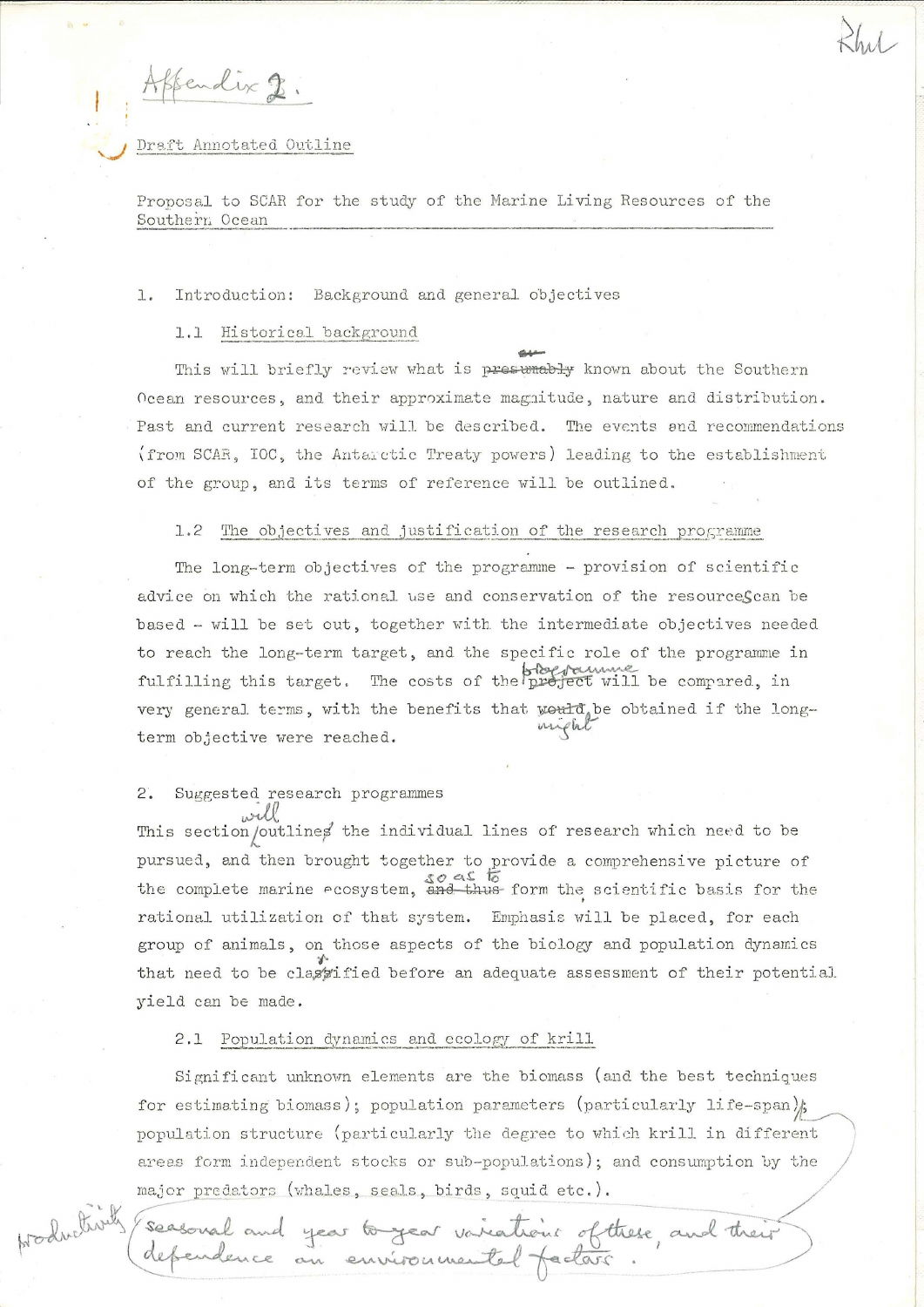### 2.2 Population dynamics and ecology of marine mammals

These are being reviewed by a working group of ACMRR, and a report from this group, including research proposals will be available/in mid=1976.

2.3 Population dynamics and ecology of fishes, squids and other living resources components of the cooky elements

With some exceptions, less is known of these resources than of krilland Inbelais the same general research programme will be needed, with special emphasis,<br>burkeeoly<br>lat least for squid, on developing suitable sampling and surveying techniques. ca weeds

#### $2.4$ Trophodynamics and modelling of the Antarctic marine ecosystem

The studies above on individual stocks or groups of stocks need to be combined, together with relevant other studies on the environment, to decent will provide faithfully of the complete ecocystem. Accord physical & biological<br>be tolerant the complete ecocystem. According Possible effects Possible effects of e teleggede

Studies on pollutants in the relatively unpolluted Antarctic could be particularly significant in providing a baseline for comparison with other preasant (montphing future changes.)

### 3. Practical implementation of the programme

The programme will cover all aspects of biological research (set work by  $\oint_{-\infty}^{\infty}$ special ships, ships of opportunity, experimental and other work ashore etc.) relevant to the long-term objectives. Special attention will be paid to encouraging and facilitating full participation by scientists  $\lim_{\epsilon \to 0}$  all parts of the world including those in somewhere countries for the Antarctic Treaty. 3.1 A proposal for a coordinated multiship programme

due to Catheri The vast area of the Southern Ocean, and the differences between different parts of the area, and the great seasonal changes mean that studies of the resources must be carried out with at least a certain minimum intensity of sampling in space and time if valid conclusions are to be reached. For many studies the coordinated work of several vessels mex be needed to reach this minimum level. In the first operational stage these studies may be concentrated in a suitable area e.g. the Scotia Sea. This survey will be the largest element of the whole programme.

#### Supporting ship-based programmes  $3.2 -$

Many ships which can work in the Antarctic wholly or partly on biological research will not for logistic and other reasons, be able to take part in the main survey. Their activities need to be coordinated to produce the

To produce compatible refults techingues generalbe standordized.

Irode

h.a.er

ecosystem

The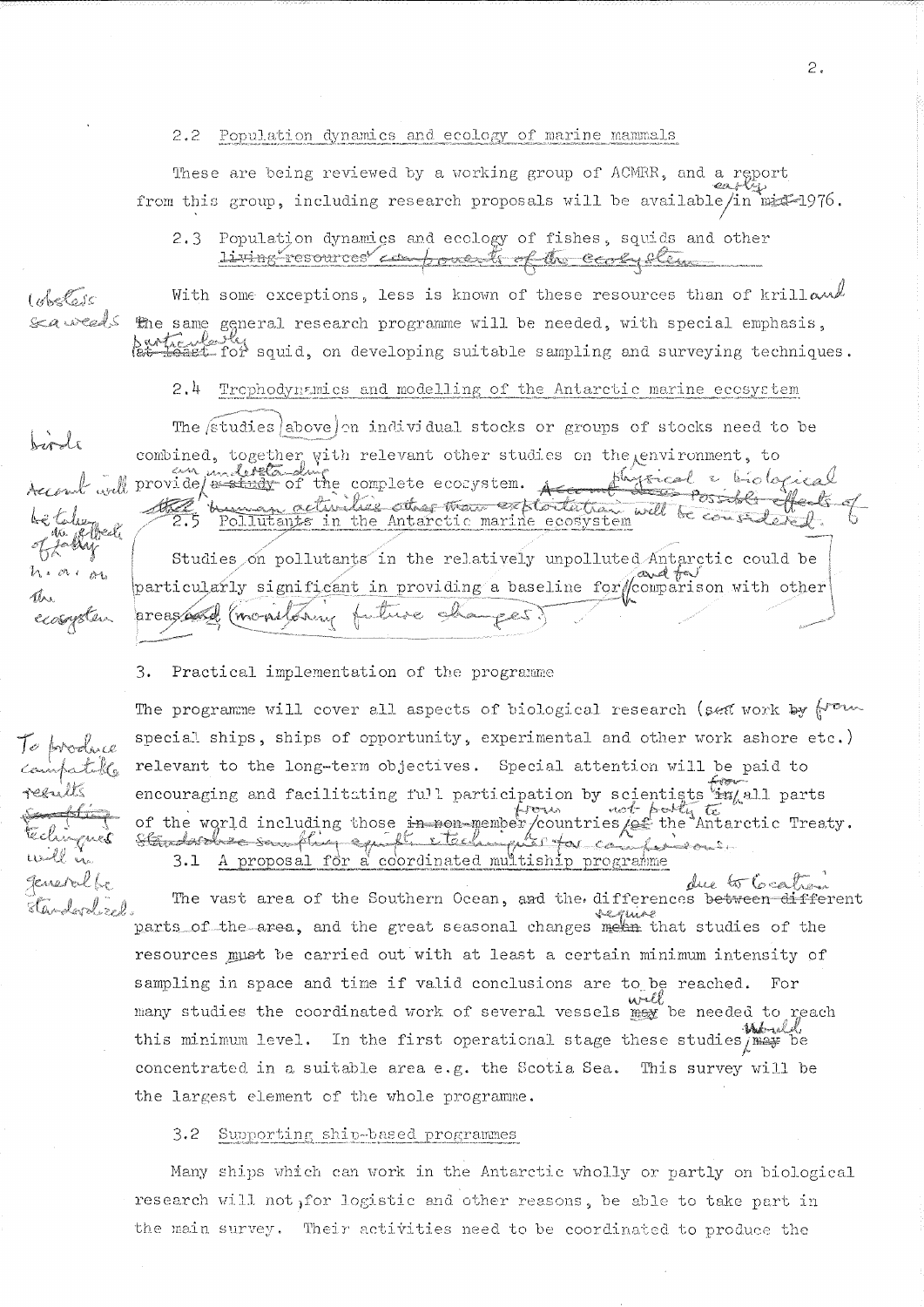controlation to greatest benefits for the long-term objectives. This will require determination of the priority observations and the best type of gear, as well as the stimulation of biological observation from oceanographic, supply and other ships (especially from any vessels carrying out commercial or semi-commercial  $fishing$ ). to the research ships

# 3.3 Supporting shore-based programmes

The sea work will need to be supplemented and complimented by a range of shore activities. These include direct logistic support; observations from<br>and Subenterations, particularly to provide continuous base-line data; cxperimental work, either in the Antarctic and elsewhere; and theoretical studies including modelling.

# $3.4$  Remote sensing

This offers the best chances of surveying large areas quickly. aeroflanes Consideration needs to be given to the platform (aireraft), helicopter, or observations satellite), and the types-of-observation (e.g. bioluminescence), colour photography) infra red images 4).

3.5 Data reporting and handling 46habet

Arrangements vill be needed to ensure that data are collected in the detail and timeliness desired, from all the relevant sources (ships participating in the intensive survey, other research ships, commercial fishing vessels etc.). Different arrangements may be needed for different types of data /(e.g. observations of the physical environment; plankton samples; catch statistics etc.).

3.6 Time-table and financial implications

This will bring together the individual proposals into a single programme, wear facilities of the individual proposals into a single programme, and examine the resources required for national 'and international institution if they are to carry out the work proposed.

4. Coordination and cooperation between international bodies

Many bodies have interests in the Southern Ocean, differing according to their structure (within the U.N. system; other inter-governmental bodies; and non-governmental organizations) and their prime responsibilities (scientific research; resource utilization etc). They need to cooperate and coordinate their activities to avoid duplication and conflict, and improve their general effectiveness. Ways of achieving this will be profesed.

3.